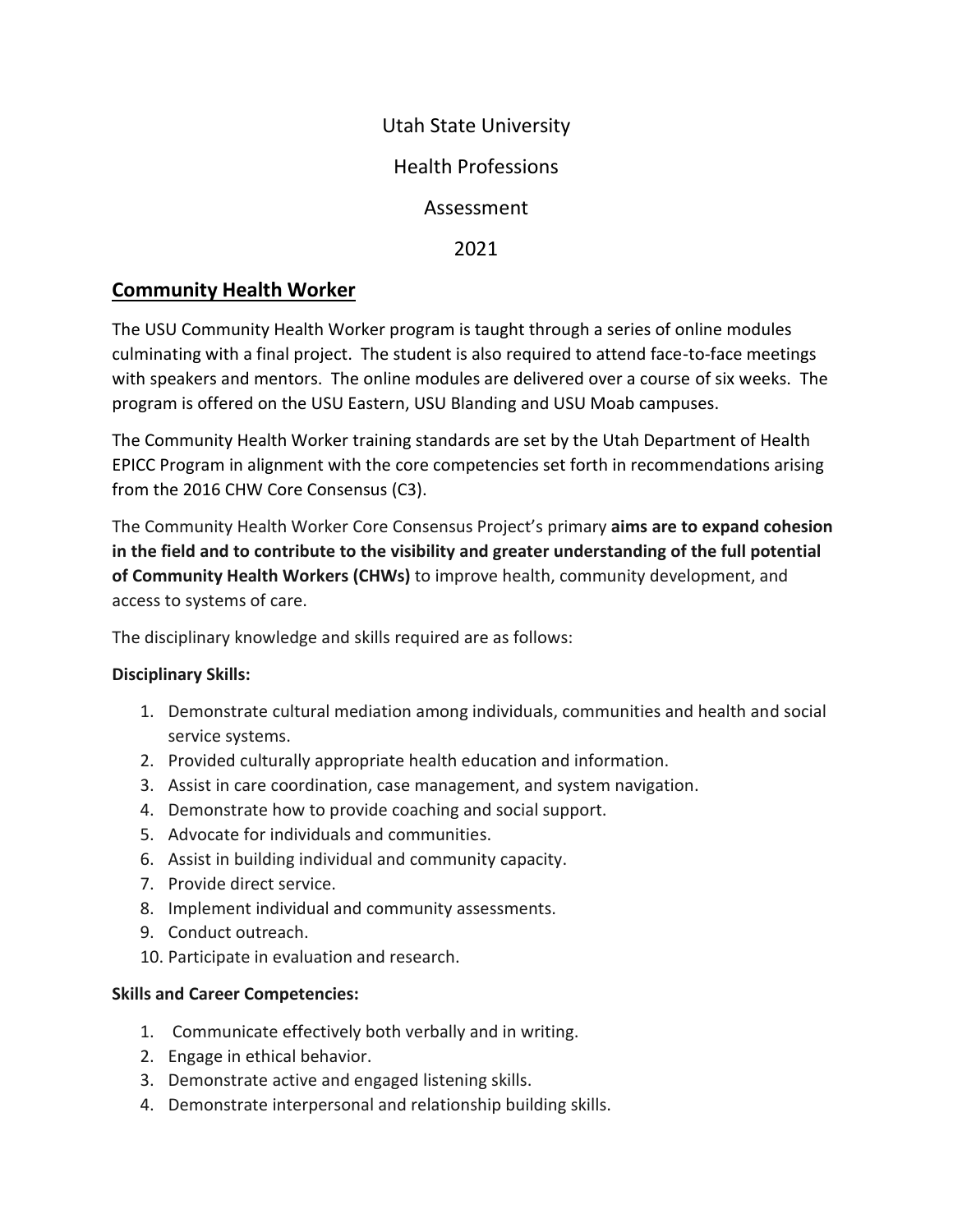- 5. Conduct oneself professionally.
- 6. Apply facilitation and education delivery skills.
- 7. Demonstrate the ability to be an advocate for individuals and the community.
- 8. Display service coordination and navigation skills.
- 9. Participate in evaluation and research.

All course listed above have assessments embedded in the course. In addition, the Utah Department of Health provides direct evaluation of the programs through program coordinators and an evaluation checklist of the roles, responsibilities and skills learned and demonstrated by each enrolled CHW student at the completion of the course.